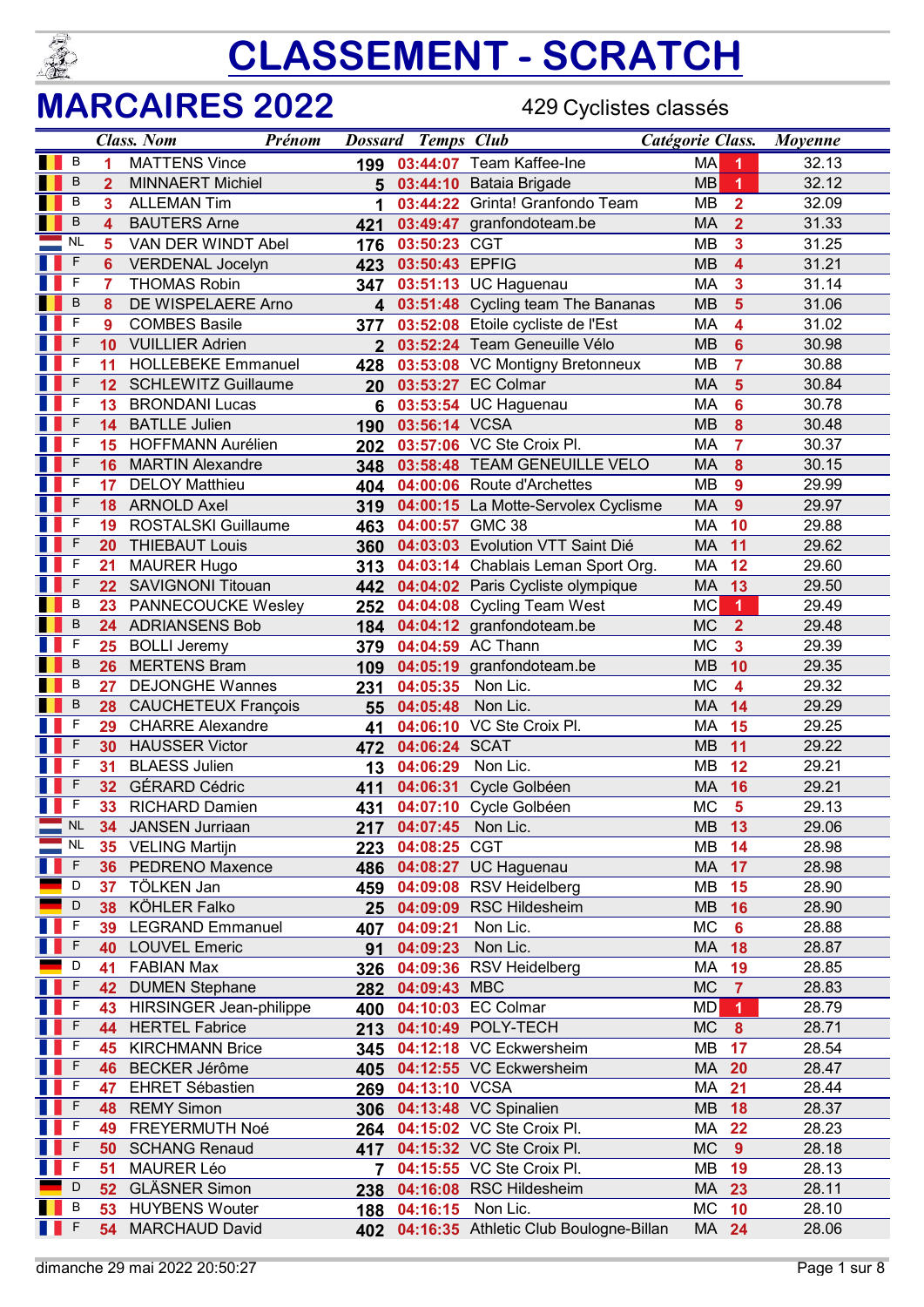

|   |           |    | <b>Class.</b> Nom<br>Prénom   |     | <b>Dossard Temps Club</b> |                                           | Catégorie Class. |                         | Movenne      |
|---|-----------|----|-------------------------------|-----|---------------------------|-------------------------------------------|------------------|-------------------------|--------------|
|   | F         | 55 | <b>ANDRES Guillaume</b>       | 50  |                           | 04:16:49 VC Eckwersheim                   | МA               | 25                      | 28.04        |
|   | F         | 56 | <b>CHARRADE Christophe</b>    | 401 |                           | 04:17:09 Velo Club Pays de St Flour       | MA               | 26                      | 28.00        |
|   | F         | 57 | <b>SUTTER Nicolas</b>         | 356 |                           | 04:17:28 Etoile cycliste de l'Est         | MA               | 27                      | 27.96        |
|   | F         | 58 | <b>FABRE Frédéric</b>         | 197 | 04:17:51                  | Non Lic.                                  | <b>MC</b>        | 11                      | 27.92        |
|   | <b>NL</b> | 59 | <b>BASTIAANS Jabik</b>        | 204 | 04:18:04                  | Gaul!                                     | <b>MD</b>        | $\overline{2}$          | 27.90        |
|   | D         | 60 | RECKTENWALD Jan-philipp       | 42  |                           | 04:18:05 Citec-Röltgen Cycling Team       | <b>MB</b>        | 20                      | 27.90        |
|   | F         | 61 | <b>HADET Ludovic</b>          | 123 |                           | 04:18:47 UCV Saint Dié                    | <b>MA</b>        | 28                      | 27.82        |
|   | D         | 62 | <b>CZIBERE Adrian</b>         | 168 | 04:19:09                  | Citec-Röltgen Cycling Team                | <b>MC</b>        | 12                      | 27.78        |
|   | F         | 63 | <b>LONGONI Logan</b>          | 456 |                           | 04:19:20 VC Tucquegnieux                  | <b>MB</b>        | 21                      | 27.76        |
|   | B         | 64 | VAN DER CRUYSSEN Marijn       | 139 |                           | 04:19:51 granfondoteam.be                 | <b>MB</b>        | 22                      | 27.71        |
|   | F         | 65 | <b>BERNHARD Alain</b>         | 444 |                           | 04:20:12 Team HASE                        | <b>MD</b>        | $\overline{\mathbf{3}}$ | 27.67        |
|   | B         | 66 | <b>SNEPPE Steven</b>          | 365 |                           | 04:20:45 Gran Fondo 33                    | <b>MD</b>        | $\overline{\mathbf{4}}$ | 27.61        |
|   | F         | 67 | <b>SCHNEIDER Maximilien</b>   | 76  | 04:21:53                  | Non Lic.                                  | <b>MA</b>        | 29                      | 27.49        |
|   | F         | 68 | <b>PELLERIN Yvon</b>          | 113 | 04:22:23                  | VS2M                                      | <b>MB</b>        | 23                      | 27.44        |
|   | F         | 69 | ROUSSE Cédric                 | 119 | 04:22:25                  | Etoile cycliste de l'Est                  | <b>MC</b>        | 13                      | 27.44        |
| ٠ | CH        | 70 | <b>AGRASO Javier</b>          | 419 | 04:25:03                  | PulseRacingTeam                           | <b>MB</b>        | 24                      | 27.16        |
|   | F         | 71 | <b>LEBRUN Marc</b>            | 249 | 04:25:06                  | Non Lic.                                  | <b>MC</b>        | 14                      | 27.16        |
|   | F         | 72 | FIORILLO Fabien               | 256 | 04:25:16                  | Non Lic.                                  | <b>MC</b>        | 15                      | 27.14        |
|   | <b>NL</b> | 73 | <b>OGINK Tom</b>              | 340 | 04:25:43                  | Non Lic.                                  | MA               | 30                      | 27.10        |
|   | F         | 74 | <b>PRINZ Eric</b>             | 185 | 04:25:47                  | Non Lic.                                  | <b>MB</b>        | 25                      | 27.09        |
|   | B         | 75 | <b>POSEN Philip</b>           | 147 | 04:25:49                  | Non Lic.                                  | МC               | 16                      | 27.09        |
|   | F         | 76 | <b>BERRET Lionel</b>          | 154 | 04:25:56                  | Non Lic.                                  | <b>MC</b>        | 17                      | 27.07        |
|   | F         | 77 | <b>DIETSCH Sébastien</b>      | 157 | 04:25:58                  | Non Lic.                                  | <b>MC</b>        | 18                      | 27.07        |
|   | <b>NL</b> | 78 | <b>STUURMAN Linda</b>         | 331 | 04:26:05                  | Non Lic.                                  | W <sub>2</sub>   | 1                       | 27.06        |
|   | F         | 79 | <b>GOHN Yves</b>              | 29  | 04:26:07                  | Non Lic.                                  | <b>MD</b>        | 5                       | 27.06        |
|   | F         | 80 | <b>FLAD Olivier</b>           | 409 | 04:26:46                  | <b>UC Lutterbach</b>                      | <b>MC</b>        | 19                      | 26.99        |
|   | F         | 81 | <b>BALLAND Tanguy</b>         | 236 | 04:26:50                  | Non Lic.                                  | MA               | 31                      | 26.98        |
|   | F         | 82 | <b>ALONZO Cyril</b>           | 8   | 04:27:10                  | Etoile cycliste de l'Est                  | <b>MC</b>        | 20                      | 26.95        |
|   | F         | 83 | <b>ZEHLER Fabrice</b>         | 392 | 04:27:31                  | <b>MBC</b>                                | <b>MB</b>        | 26                      | 26.91        |
|   | F         | 84 | PEON Julien                   | 135 | 04:28:17                  | Non Lic.                                  | <b>MC</b>        | 21                      | 26.84        |
|   | F         | 85 | <b>MARTE Anthony</b>          | 323 |                           | 04:28:32 Team grupetto                    | <b>MB</b>        | 27                      | 26.81        |
|   | F         | 86 | <b>KREBS Laurent</b>          | 268 | 04:29:21                  | <b>UC Haguenau</b>                        | <b>MC</b>        | 22                      | 26.73        |
|   | F         | 87 | POINTEREAU Aurélien           | 255 |                           | 04:29:47 VC Hanau                         | MB               | 28                      | 26.69        |
|   | B         | 88 | <b>POIDLINS Didier</b>        |     |                           | 169 04:29:59 Belgian hornets cycling team | <b>MD</b>        | $6\phantom{a}$          | 26.67        |
|   | F         | 89 | <b>SCHMIDT Matthias</b>       | 146 | 04:30:03                  | <b>MBC</b>                                | MA               | 32                      | 26.66        |
|   | <b>NL</b> | 90 | <b>KUIPERS Robin</b>          | 129 | 04:30:53                  | Non Lic.                                  | <b>MB</b>        | 29                      | 26.58        |
|   | F         | 91 | <b>FROELIGER Anthony</b>      | 481 | 04:30:55 VS2M             |                                           | MВ               | 30                      | 26.58        |
|   | F         | 92 | <b>CHARRE Pascal</b>          | 66  |                           | 04:31:02 VC Ste Croix Pl.                 | <b>MD</b>        | $\overline{7}$          | 26.56        |
|   | D         | 93 | <b>GÄRTNER Lars</b>           | 374 |                           | 04:31:03 Lars Gärtner                     | MA               | 33                      | 26.56        |
|   | В         | 94 | <b>DEJONGHE Koen</b>          | 230 | 04:31:05                  | Non Lic.                                  | <b>MC</b>        | 23                      | 26.56        |
|   | F         | 95 | <b>JEUCH Louis</b>            | 77  | 04:31:06                  | <b>Brumath</b>                            | MA               | 34                      | 26.56        |
|   | В         | 96 | <b>VERTONGEN Jean</b>         | 308 |                           | 04:31:16 De doordrijvers                  | <b>MF</b>        | $\blacktriangleleft$    | 26.54        |
|   | F         | 97 | DE LUCA Sylvain               | 457 | 04:32:01                  | Non Lic.                                  | МC               | 24                      | 26.47        |
|   | D         | 98 | <b>PRISTL Sebastian</b>       | 491 | 04:32:17                  | <b>RSC Hildesheim</b>                     | <b>MB</b>        | 31                      | 26.44        |
|   | F         | 99 | <b>MATHIEU Eric</b>           | 87  | 04:32:41                  | <b>Team Melfor</b>                        | <b>MD</b>        | $\bf{8}$                | 26.40        |
|   | F         |    | 100 HILDENBRAND Antoine       | 488 |                           | 04:32:59 UC Haguenau                      | MB               | 32                      | 26.38        |
|   | F         |    | 101 DELACÔTE Olivier          | 201 | 04:33:00                  | Etoile cycliste de l'Est                  | <b>MD</b>        | 9                       | 26.37        |
|   |           |    | 102 SCHMITT Thomas            | 179 |                           | 04:33:08 VC Ste Croix Pl.                 | <b>MC</b>        | 25                      | 26.36        |
|   | F         |    | 103 CATRY Christopher         | 478 |                           | 04:33:34 Remiremont VTT                   | MB               | 33                      | 26.32        |
|   | F         |    | 104 MALZAC Fabien             | 424 |                           | 04:33:53 VC Soultzia                      | MB               | 34                      | 26.29        |
|   | F         |    | 105 BOSQUET Hubert            | 462 |                           | 04:34:02 CC Chavelotais                   | MD               | 10                      | 26.27        |
|   |           |    | 106 ACKER Guillaume           | 384 |                           | 04:34:13 VP Heimsbrunn                    | <b>MD</b>        | 11                      | 26.26        |
|   | F         |    | 107 CLEF Emmanuel             | 274 | 04:34:17                  | Non Lic.                                  | МC               | 26                      | 26.25        |
|   |           |    | 108 JOYEUX John               | 301 | 04:34:34                  | <b>MJC Buhl</b>                           | <b>MD</b>        | 12                      | 26.22        |
|   | F         |    | 109 LANG Franck               | 17  | 04:35:20                  | Non Lic.                                  | MB               | 35                      | 26.15        |
|   | F         |    | 110 WERMELINGER Louis         | 485 |                           | 04:35:37 La Steigeoise                    | MA 35            |                         | 26.12        |
|   | F         |    | 111 BOURASSEAU Benjamin       | 367 |                           | 04:36:16 ASPTT Mulhouse                   | MA 36            |                         | 26.06        |
|   |           |    | dimanche 29 mai 2022 20:50:28 |     |                           |                                           |                  |                         | Page 2 sur 8 |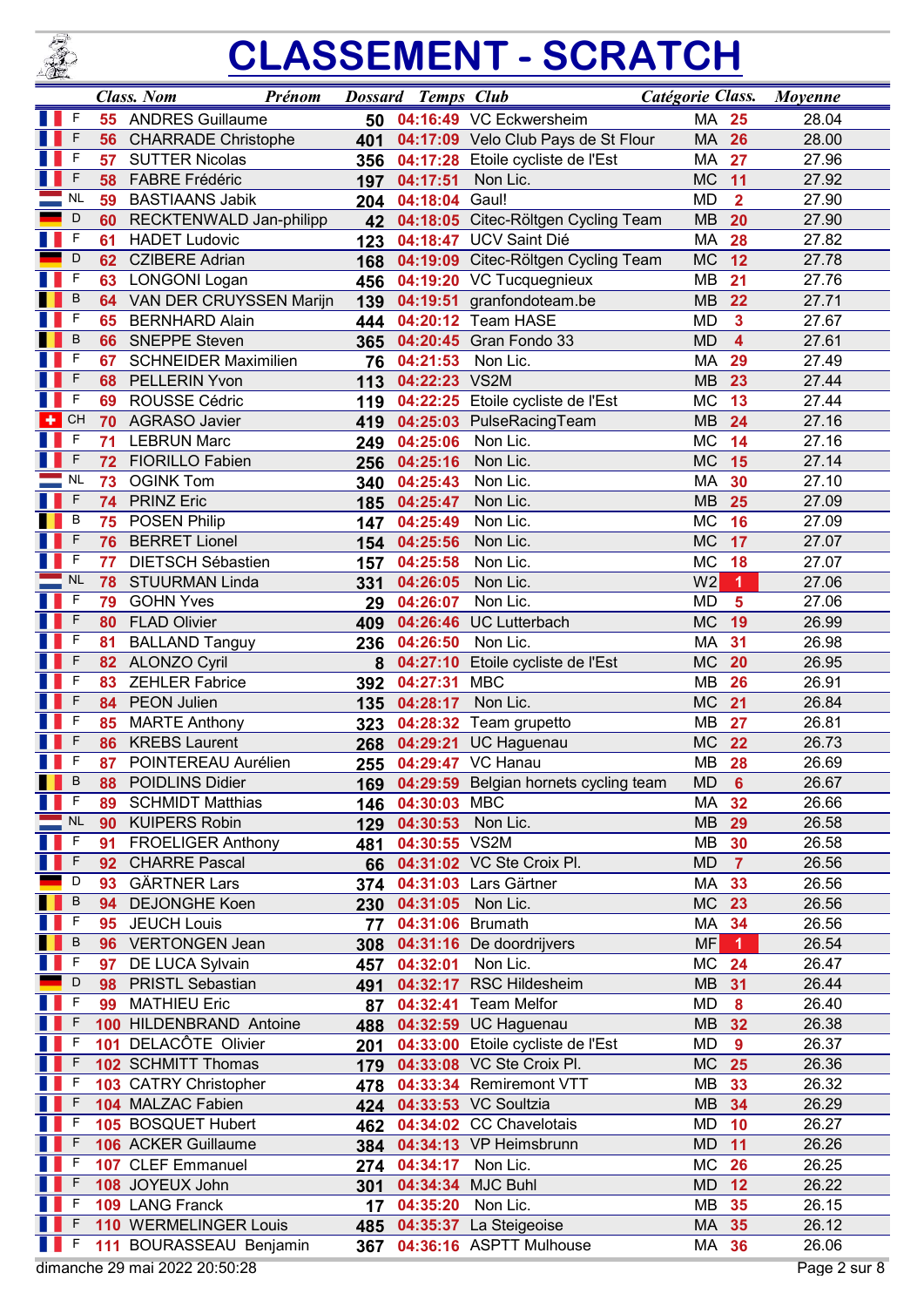

|   |                  | <b>Class. Nom</b> |                                 | Prénom |                 | <b>Dossard Temps Club</b> |                                 | Catégorie Class. |                         | <b>Moyenne</b> |
|---|------------------|-------------------|---------------------------------|--------|-----------------|---------------------------|---------------------------------|------------------|-------------------------|----------------|
|   | F                |                   | 112 MIRB Pierre                 |        | 130             | 04:36:32                  | Non Lic.                        | <b>MB</b>        | 36                      | 26.04          |
|   | F                |                   | 113 EISENBRAUN Florian          |        | 158             |                           | 04:36:35 VC Wittenheim          | <b>MB</b>        | 37                      | 26.03          |
|   |                  |                   | 114 GASSMANN Victor             |        | 366             | 04:36:55                  | Non Lic.                        | МA               | 37                      | 26.00          |
|   | В                |                   | 115 ARNOULD Loris               |        | 446             | 04:38:01                  | SIc <sub>2</sub>                | MA               | 38                      | 25.90          |
|   | F                |                   | 116 SCHERRER Nathan             |        | 369             | 04:38:05                  | <b>VCSA</b>                     | <b>MA</b>        | 39                      | 25.89          |
|   | F                |                   | <b>117 LAURENT Patrick</b>      |        |                 | 304 04:38:29              | Non Lic.                        | <b>MD</b>        | 13                      | 25.85          |
|   | F                |                   | 118 ROBERT Elodie               |        | 111             |                           | 04:38:39 RSV Hofweier           | W <sub>1</sub>   | $\overline{1}$          | 25.84          |
|   | F                |                   | 119 DIETENBECK Laurent          |        | 235             | 04:39:59                  | Zillisteam                      | <b>MC</b>        | 27                      | 25.72          |
|   | F                |                   | 120 GASSMANN Sebastien          |        | 385             | 04:40:08                  | Non Lic.                        | <b>MC</b>        | 28                      | 25.70          |
|   | F                |                   | 121 SOURIMANT Nicolas           |        | 18              | 04:40:18                  | Non Lic.                        | MA               | 40                      | 25.69          |
|   | $\frac{N}{2}$ UK |                   | 122 WATERHOUSE Andrew           |        | 317             |                           | 04:40:49 Pharma Basel           | <b>MC</b>        | 29                      | 25.64          |
|   | F                |                   | 123 DELORME Guillaume           |        | 430             |                           | 04:41:00 VC Eckwersheim         | MB               | 38                      | 25.62          |
|   | F                |                   | 124 SPANNAGEL Frédéric;         |        | 482             |                           | 04:41:09 VC Ste Croix Pl.       | <b>MC</b>        | 30                      | 25.61          |
|   | F                |                   | 125 GALLION Florent             |        | 483             | 04:41:23 VS2M             |                                 | <b>MC</b>        | 31                      | 25.59          |
|   | D                |                   | 126 LIENHARD Julian             |        | 416             | 04:41:28                  | Non Lic.                        | <b>MC</b>        | 32                      | 25.58          |
| Ш | F                |                   | 127 ZULIANI Julien              |        | 452             |                           | 04:41:37 ACT Belfort            | <b>MB</b>        | 39                      | 25.57          |
|   | F                |                   | 128 MICLO Christophe            |        | 115             | 04:41:40                  | Herbalife                       | <b>MB</b>        | 40                      | 25.56          |
|   | <b>NL</b>        |                   | 129 BAS Rosa                    |        | 361             | 04:41:50                  | Non Lic.                        | W <sub>1</sub>   | $\overline{2}$          | 25.55          |
|   | F                |                   | 130 GUTHERTZ Florian            |        | 254             |                           | 04:42:06 VC Nord Alsace         | <b>MB</b>        | 41                      | 25.52          |
|   | F                |                   | 131 CURTIL Sabrina              |        | 3               |                           | 04:42:22 Team Geneuille Vélo    | W <sub>1</sub>   | $\overline{\mathbf{3}}$ | 25.50          |
|   |                  |                   | 132 WEBER Denis                 |        | 65              |                           | 04:42:46 VC Hanau               | <b>MC</b>        | 33                      | 25.46          |
|   | F                |                   | 133 GUICHARD Leo                |        | 23              | 04:42:48                  | Non Lic.                        | <b>MB</b>        | 42                      | 25.46          |
|   | F                |                   | 134 GRIENENBERGER Valentin      |        | 170             | 04:42:50                  | Non Lic.                        | <b>MA</b>        | 41                      | 25.46          |
|   | F                |                   | 135 DOSDA Alain                 |        | 341             | 04:42:53                  | Non Lic.                        | <b>MD</b>        | 14                      | 25.45          |
|   | F                |                   | 136 WEISS Frédéric              |        | 105             |                           | 04:42:54 VS Eguisheim           | <b>MC</b>        | 34                      | 25.45          |
|   | F                |                   | 137 VIELLE Arnaud               |        | 445             | 04:42:57                  | Non Lic.                        | <b>MD</b>        | 15                      | 25.45          |
|   | B                |                   | 138 ROUSSEAU Cédric             |        | 333             |                           | 04:44:18 c.c.st Martin Blanmont | <b>MC</b>        | 35                      | 25.33          |
|   |                  |                   | 139 BOURG Guillaume             |        | 298             | 04:44:27                  | Non Lic.                        | MD               | 16                      | 25.31          |
|   | F                |                   | 140 EHRET Joël                  |        | 145             |                           | 04:44:29 Optitraining           | <b>MD</b>        | 17                      | 25.31          |
|   | F                |                   | 141 PONSARD Sandrine            |        | 250             | 04:44:31                  | <b>MBC</b>                      | W <sub>2</sub>   | $\overline{2}$          | 25.31          |
|   | F                |                   | 142 BOULANGER Remi              |        | 364             | 04:44:44 UCVV             |                                 | <b>MB</b>        | 43                      | 25.29          |
|   | F                |                   | 143 LIEBER Noah                 |        | 240             |                           | 04:45:17 VC Ste Croix Pl.       | <b>MA</b>        | 42                      | 25.24          |
|   | B                |                   | 144 CLERENS Carl                |        | 141             | 04:45:26 Belgium          |                                 | <b>MB</b>        | 44                      | 25.22          |
|   | -F               |                   | <b>145 KELLER Christophe</b>    |        | 107             | 04:45:30                  | Non Lic.                        | МC               | 36                      | 25.22          |
|   | F                |                   | 146 REIMANN Yann                |        | <b>390</b>      | 04:45:41                  | Non Lic.                        | MA 43            |                         | 25.20          |
|   | F                |                   | 147 KLEIN Christophe            |        | 74              |                           | 04:45:45 ASPTT Strasbourg       | MD               | 18                      | 25.20          |
|   | F                |                   | <b>148 EHRMANN Claude</b>       |        | 49              |                           | 04:45:57 AC Savernoise          | <b>MF</b>        | $\overline{2}$          | 25.18          |
|   | F                |                   | 149 RIBEIRO Nelio               |        | 403             |                           | 04:45:59 VC Ste Croix Pl.       | МC               | 37                      | 25.18          |
|   | D                |                   | <b>150 GERSTMAIER Alexej</b>    |        | 241             | 04:46:04                  | Non Lic.                        | <b>MD</b>        | 19                      | 25.17          |
|   | F                |                   | <b>151 SCHWEITZER WACKENHEI</b> |        | 75              | 04:46:13                  | Non Lic.                        | MВ               | 45                      | 25.16          |
|   | В                |                   | 152 DUCOBU Xavier               |        | 245             |                           | 04:47:04 eurocyclo St-Ghislain  | <b>MC</b>        | 38                      | 25.08          |
|   | D                |                   | 153 LUECKHOF Jens               |        | 203             |                           | 04:48:19 DIMB Racingteam        | МC               | 39                      | 24.97          |
|   | F                |                   | 154 MISSLIN Renaud              |        | 127             | 04:49:04                  | Non Lic.                        | MB               | 46                      | 24.91          |
|   | F                |                   | 155 PLOZNER Lionel              |        | 70              |                           | 04:49:23 ASPTT Stg Tri          | <b>MC</b>        | 40                      | 24.88          |
|   | F                |                   | <b>156 DUTHOIT Louis</b>        |        | 461             |                           | 04:49:26 ASPTT Stg Tri          | MA               | 44                      | 24.88          |
|   | F                |                   | 157 GUTHARDT Matthias           |        | 302             | 04:49:30                  | Non Lic.                        | МC               | 41                      | 24.87          |
|   |                  |                   | 158 MARCHAL Jérémy              |        | 43              | 04:49:32                  | Non Lic.                        | MA 45            |                         | 24.87          |
|   | F                |                   | 159 GROSKOPF Stéphane           |        | 57              | 04:49:38                  | <b>CCK</b>                      | MD               | 20                      | 24.86          |
|   | F                |                   | 160 KEMPF Jonathan              |        | 414             | 04:49:58                  | <b>Colmar Trail Aventures</b>   | MB               | 47                      | 24.83          |
|   | <b>NL</b>        |                   | 161 BARNEVELD Rob               |        | 149             | 04:50:28                  | Non Lic.                        | МC               | 42                      | 24.79          |
|   | F                |                   | 162 CANAL Roland                |        | 22 <sub>2</sub> | 04:50:30 ACTB             |                                 | <b>ME</b>        | 1                       | 24.78          |
|   | F                |                   | <b>163 GRAMMAIRE Benoit</b>     |        | 337             |                           | 04:51:05 AC MORIGNY CHAMPIGNY   | MD               | 21                      | 24.74          |
|   |                  |                   | <b>164 GASPAR Philippe</b>      |        | 175             |                           | 04:52:02 CE Gambsheim           | MD               | 22                      | 24.65          |
|   | F                |                   | 165 FISCHER Eric                |        | 81              |                           | 04:52:03 randonneurs strasbourg | MD               | 23                      | 24.65          |
|   | F                |                   | <b>166 SCHWARTZ Emmanuel</b>    |        | 151             | 04:52:13 Non Lic.         |                                 | <b>MC</b>        | 43                      | 24.64          |
|   | F                |                   | 167 CLADEN Stephane             |        | 260             | 04:52:25                  | Non Lic.                        | МC               | 44                      | 24.62          |
|   | F                |                   | <b>168 DURAND Louis</b>         |        | 391             | 04:52:39                  | Non Lic.                        | <b>MA 46</b>     |                         | 24.60          |
|   |                  |                   |                                 |        |                 |                           |                                 |                  |                         |                |
|   |                  |                   | dimanche 29 mai 2022 20:50:29   |        |                 |                           |                                 |                  |                         | Page 3 sur 8   |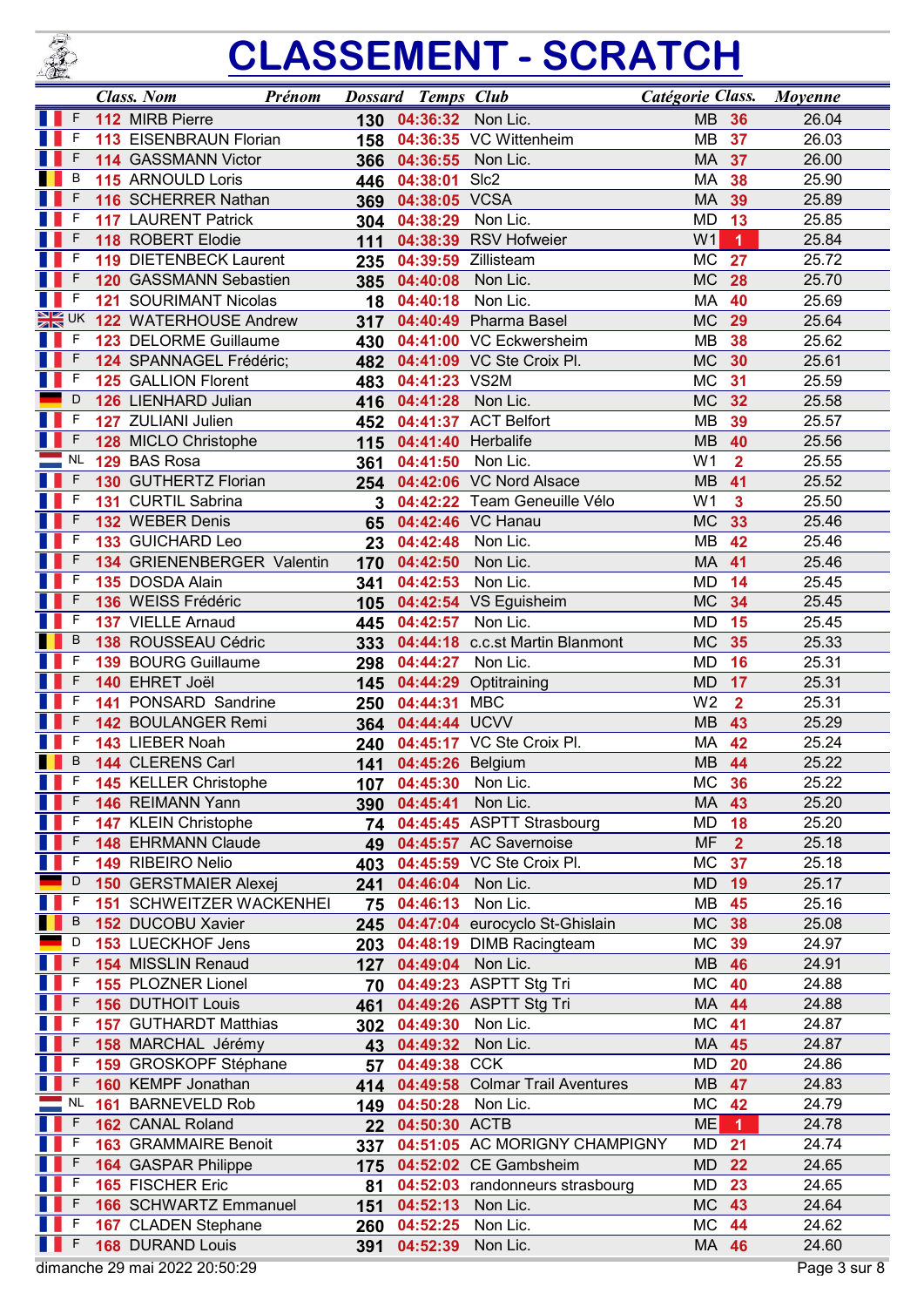

|     |           | <b>Class. Nom</b>                               | Prénom                      |           | <b>Dossard Temps Club</b>               |                                     | Catégorie Class.       |                         | <b>Moyenne</b> |
|-----|-----------|-------------------------------------------------|-----------------------------|-----------|-----------------------------------------|-------------------------------------|------------------------|-------------------------|----------------|
|     | F         | <b>169 STEFFAN Olivier</b>                      |                             | 208       |                                         | 04:52:44 CC Sarrebourg              | <b>MC</b>              | 45                      | 24.60          |
|     |           | 170 ALMOUSSA Antoine                            |                             | 19        | 04:53:04                                | Non Lic.                            | MA                     | 47                      | 24.57          |
|     | F         | 171 LANG Cyril                                  |                             | 480       | 04:54:06                                | VC Ste Croix Pl.                    | <b>MB</b>              | 48                      | 24.48          |
|     | F         | 172 DAHOU Kamal                                 |                             | 59        | 04:54:26                                | Non Lic.                            | <b>MB</b>              | 49                      | 24.45          |
|     | F         | 173 CICCARONE Mario                             |                             | 132       | 04:54:42                                | Non Lic.                            | MB                     | 50                      | 24.43          |
|     | B         | 174 STOKART Thibaut                             |                             | 32        |                                         | 04:54:49 c.c.st Martin Blanmont     | <b>MC</b>              | 46                      | 24.42          |
|     | F         | 175 HAACK Alexandre                             |                             | 297       | 04:55:42                                | Non Lic.                            | <b>MB</b>              | 51                      | 24.35          |
|     | <b>NL</b> | 176 DEEN Rodney                                 |                             | 209       |                                         | 04:55:53 Stöpvreters                | <b>MD</b>              | 24                      | 24.33          |
|     | F         | 177 KINTZ Gaston                                |                             | 216       | 04:57:01                                | L'étoile cycliste de l'Est          | MA                     | 48                      | 24.24          |
|     | F         | 178 MERCIER François                            |                             | 186       |                                         | 04:58:34 AC Thann                   | <b>MC</b>              | 47                      | 24.12          |
|     | F         | 179 MARCHAL Jean Pierre                         |                             | 441       | 04:58:45                                | Non Lic.                            | <b>MD</b>              | 25                      | 24.10          |
|     | F         | 180 MICHLER Luc                                 |                             | 126       |                                         | 04:59:06 Lomme Natation Triathlon   | <b>MB</b>              | 52                      | 24.07          |
|     | F         | 181 DE POTTER Laurent                           |                             | 112       | 04:59:08                                | Non Lic.                            | <b>MC</b>              | 48                      | 24.07          |
|     | F         | 182 RIEDLE Sylvie                               |                             | 89        | 04:59:15                                | <b>CCI Nommay</b>                   | W <sub>3</sub>         | 1                       | 24.06          |
|     | F         | 183 MATHIAUX François                           |                             | 263       | 04:59:18                                | Non Lic.                            | <b>MB</b>              | 53                      | 24.06          |
|     | F         | 184 CLERC Olivier                               |                             | 440       | 04:59:29                                | Non Lic.                            | <b>MB</b>              | 54                      | 24.04          |
|     | F         | 185 KNAUPP Sébastien                            |                             | 36        | 04:59:55                                | UC Haguenau                         | <b>MC</b>              | 49                      | 24.01          |
|     | F         | <b>186 OSTERMANN Eric</b>                       |                             | 465       |                                         | 04:59:59 FAST Guebwiller            | <b>MC</b>              | 50                      | 24.00          |
|     | F         | 187 BRESSON Cyrille                             |                             | 355       | 05:00:01                                | <b>MJC Buhl</b>                     | <b>MC</b>              | 51                      | 24.00          |
|     | F         | <b>188 LECOINTRE Damien</b>                     |                             | 125       | 05:00:03                                | <b>V.C.LA POMME MARSEILL</b>        | <b>MB</b>              | 55                      | 24.00          |
|     | F         | <b>189 CHRISTMANN Mathieu</b>                   |                             | 329       |                                         | 05:00:38 Dauphins d'obernai         | <b>MB</b>              | 56                      | 23.95          |
|     | F         |                                                 | 190 NARAYANA SWAMY Philippe | 334       | 05:00:40                                | Dauphins d'obernai                  | <b>MA</b>              | 49                      | 23.95          |
|     | <b>NL</b> | 191 ESSERS Roger                                |                             | 148       |                                         | 05:00:46 Valkenburgse Wielerclub    | <b>MD</b>              | 26                      | 23.94          |
|     | F         | 192 ANDRÈS Christian                            |                             | 439       | 05:00:52                                | Non Lic.                            | <b>MD</b>              | 27                      | 23.93          |
|     | F         | 193 ULRICH Marc                                 |                             | 290       | 05:00:54                                | Non Lic.                            | <b>MC</b>              | 52                      | 23.93          |
|     |           | 194 SPANO Paolo                                 |                             | 422       | 05:01:18                                | Non Lic.                            | <b>MD</b>              | 28                      | 23.90          |
|     |           | 195 FRANCOIS Valentin                           |                             | 432       | 05:01:20                                | <b>UC Haguenau</b>                  | MB                     | 57                      | 23.89          |
|     |           | 196 BREFFI Nicolas                              |                             | 271       | 05:03:04                                | Non Lic.                            | <b>MB</b>              | 58                      | 23.76          |
|     | F         | 197 DOYEN Jean                                  |                             | 283       | 05:03:12                                | Non Lic.                            | <b>MF</b>              | $\overline{\mathbf{3}}$ | 23.75          |
|     | F<br>F    | 198 CARDI Thomas                                |                             | 206       | 05:04:20                                | Non Lic.                            | <b>MB</b>              | 59                      | 23.66          |
|     |           | 199 LAEMMEL Jérôme;                             |                             | 52        | 05:04:32                                | Non Lic.                            | <b>MC</b>              | 53                      | 23.64          |
|     | F         | 200 COSSARD Frederic                            |                             | 198       | 05:04:52                                | Non Lic.                            | <b>MD</b><br><b>MC</b> | 29<br>54                | 23.62          |
|     | F         | 201 GUERBERT Olivier                            |                             | 448       |                                         | 05:05:49 MAD et Moselle Singletrack |                        |                         | 23.54          |
| n B | F         | 202 LHERMITTE Sebastien<br>203 GRENOUILLET Eric |                             |           | 378 05:06:05 Escal<br>05:06:17 Non Lic. |                                     | MC 55<br>MD            | 30                      | 23.52<br>23.51 |
|     | F         |                                                 |                             | 62        |                                         | 05:06:32 VC Eckwersheim             | MB                     | 60                      | 23.49          |
|     | F         | 204 LUTZ François                               | 205 KOSTADINOVIC Sladjan    | 140       |                                         | 05:07:23 TAC Colmar                 | MD                     | 31                      | 23.42          |
|     | F         | 206 SEILLER Philippe                            |                             | 291       |                                         | 05:07:38 VS Eguisheim               | <b>MB</b>              | 61                      | 23.40          |
|     | F         | 207 FIRER Eric                                  |                             | 470<br>27 | 05:07:42                                | Non Lic.                            | МC                     | 56                      | 23.40          |
|     |           | 208 ZIMMERMANN Axel                             |                             | 449       | 05:07:57                                | Non Lic.                            | <b>MA</b>              | 50                      | 23.38          |
|     |           | 209 RUEZ Fabien                                 |                             | 100       | 05:08:02                                | Non Lic.                            | MD                     | 32                      | 23.37          |
|     | F         | 210 BIERLEIN Tom                                |                             | 172       | 05:08:09                                | Non Lic.                            | MA                     | 51                      | 23.37          |
|     | F         | 211 DUFOUR Jean Paul                            |                             | 67        |                                         | 05:08:13 EC Colmar                  | MF                     | $\overline{\mathbf{4}}$ | 23.36          |
|     | F         | 212 RENON Yves                                  |                             | 21        | 05:08:35                                | Non Lic.                            | <b>ME</b>              | $\overline{2}$          | 23.33          |
|     | F         | 213 BERTHON Bruno                               |                             | 368       | 05:08:47                                | Non Lic.                            | MD                     | 33                      | 23.32          |
|     |           | 214 OBERLE Thomas                               |                             | 339       | 05:08:49                                | Non Lic.                            | <b>MC</b>              | 57                      | 23.31          |
|     | F         | 215 LEBEL Alexandre                             |                             | 265       | 05:09:01                                | <b>UC Haguenau</b>                  | МC                     | 58                      | 23.30          |
|     | F         | 216 KUNTZ Nicolas                               |                             | 51        | 05:09:20                                | Non Lic.                            | <b>MC</b>              | 59                      | 23.28          |
|     | D         | 217 SCHMIDT Toni                                |                             | 94        | 05:09:39                                | Non Lic.                            | MВ                     | 62                      | 23.25          |
|     | F         | 218 MALAS David                                 |                             | 178       | 05:10:10                                | <b>US Pétruvienne</b>               | <b>MC</b>              | 60                      | 23.21          |
|     | F         | 219 PIERSON Julien                              |                             | 438       | 05:10:20                                | Non Lic.                            | МC                     | 61                      | 23.20          |
|     |           | 220 KELTZ Damien                                |                             | 475       | 05:10:24                                | Non Lic.                            | <b>MB</b>              | 63                      | 23.20          |
|     | F         | 221 WEBER Thierry                               |                             | 289       | 05:10:27                                | Non Lic.                            | MD                     | 34                      | 23.19          |
|     | F         | 222 ROMANN Hervé                                |                             | 207       | 05:10:47                                | Non Lic.                            | <b>MC</b>              | 62                      | 23.17          |
|     | F         |                                                 | 223 VAN KLAVEREN Gérard     | 270       | 05:10:50                                | Non Lic.                            | MD                     | 35                      | 23.16          |
|     | F         | 224 MARTOS Flavien                              |                             | 167       | 05:10:57                                | Non Lic.                            | <b>MB</b>              | 64                      | 23.15          |
|     | D         | 225 IANNETTA Daniel                             |                             |           |                                         | 344 05:11:15 TNB Malterdingen       | MB 65                  |                         | 23.13          |
|     |           | dimanche 29 mai 2022 20:50:29                   |                             |           |                                         |                                     |                        |                         | Page 4 sur 8   |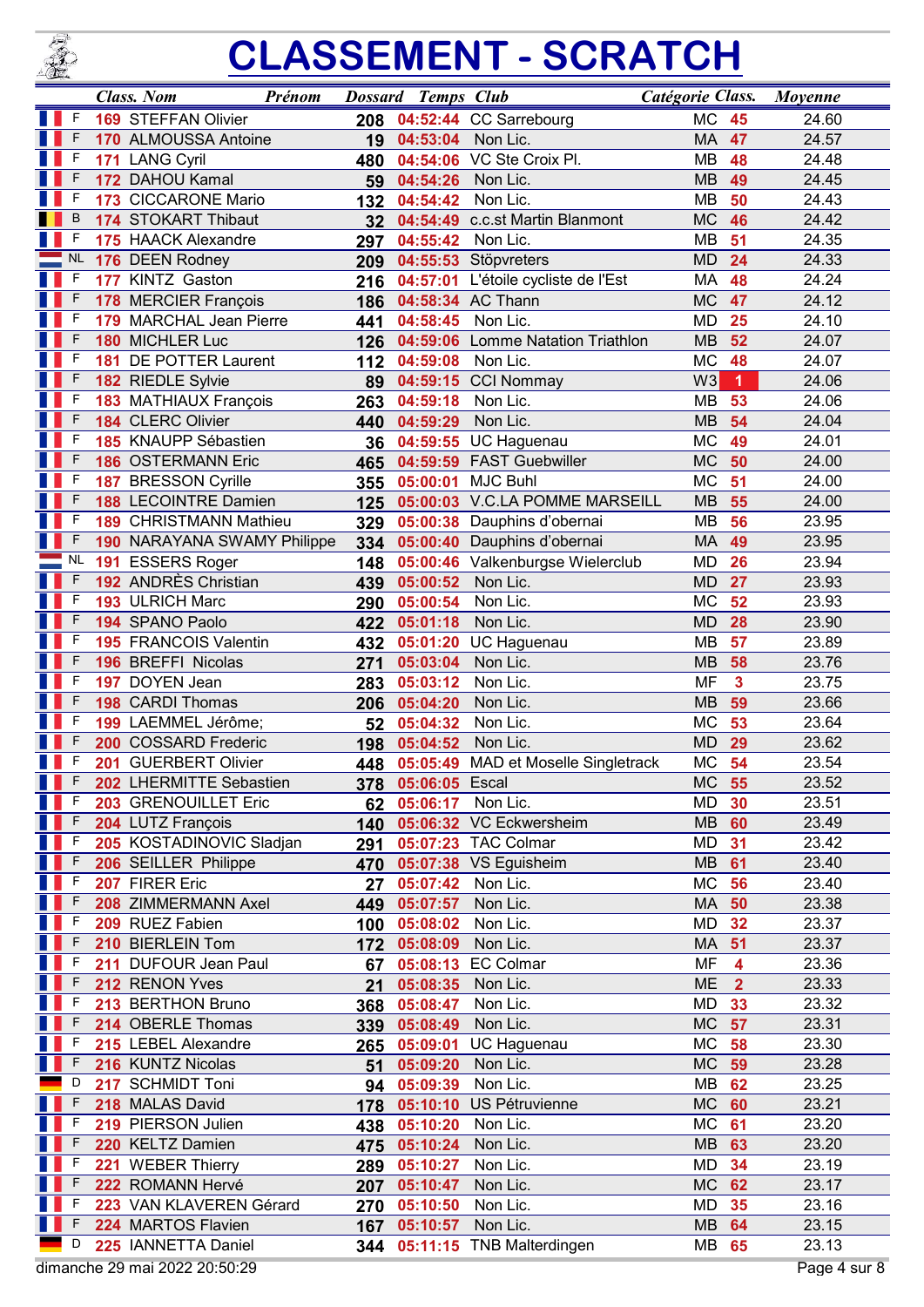

|    |        | <b>Class.</b> Nom | Prénom                                         |            | <b>Dossard Temps Club</b> |                                          | Catégorie Class.            |                         | Moyenne        |
|----|--------|-------------------|------------------------------------------------|------------|---------------------------|------------------------------------------|-----------------------------|-------------------------|----------------|
|    |        |                   | 226 LEDIEU Olivier                             | 159        |                           | 05:11:22 FAST Guebwiller                 | <b>MC</b>                   | 63                      | 23.12          |
|    | F      |                   | 227 GOETTELMANN Philippe                       | 373        |                           | 05:11:30 AC Thann                        | <b>MC</b>                   | 64                      | 23.11          |
|    | F      |                   | 228 POURCELOT Laurent                          | 386        | 05:11:33                  | Non Lic.                                 | <b>MD</b>                   | 36                      | 23.11          |
|    | F      |                   | 229 GROSJEAN Christophe                        | 214        | 05:11:34                  | Non Lic.                                 | MD                          | 37                      | 23.11          |
|    | D      |                   | 230 GNANN Maximilian                           | 10         |                           | 05:11:36 Domflitzer                      | <b>MA</b>                   | 52                      | 23.11          |
|    | D      |                   | 231 GNANN Robert                               | 34         | 05:11:37                  | Domflitzer                               | <b>MD</b>                   | 38                      | 23.11          |
|    | F      |                   | 232 STOLL Romain                               | 189        | 05:11:39                  | Non Lic.                                 | <b>MB</b>                   | 66                      | 23.10          |
|    | F      |                   | 233 MAILLOT Vincent                            | 174        |                           | 05:11:44 team reflex racing              | <b>MD</b>                   | 39                      | 23.10          |
|    | F      |                   | 234 REUSCHLÉ Christophe                        | 40         | 05:12:03 Non Lic.         |                                          | <b>MD</b>                   | 40                      | 23.07          |
|    | F      |                   | 235 GAUTHERAT Serge                            | 363        |                           | 05:12:15 ACS Pg Mulhouse                 | MD                          | 41                      | 23.06          |
|    | F      |                   | 236 BERLOT Alexandre                           | 381        | 05:12:21                  | Escal                                    | <b>MC</b>                   | 65                      | 23.05          |
|    | F      |                   | 237 BOULBES Pierre                             | 96         |                           | 05:12:29 VC Ste Croix Pl.                | <b>MD</b>                   | 42                      | 23.04          |
|    | F      |                   | 238 HECKMANN Dominique                         | 443        |                           | 05:12:33 Team Obernai Cyclisme           | <b>ME</b>                   | $\overline{\mathbf{3}}$ | 23.04          |
|    |        |                   | 239 BARTLET Frédéric<br>240 MARTIN Fabrice     | 195        | 05:12:41<br>05:12:58      | La Pedale Fertoise<br>Non Lic.           | ME<br><b>MB</b>             | 4<br>67                 | 23.03<br>23.01 |
|    | F      |                   | 241 PAULIN Emmanuel                            | 31         | 05:13:12                  | Non Lic.                                 | <b>MD</b>                   | 43                      | 22.99          |
|    | F      |                   | 242 PECK Johan                                 | 474<br>278 | 05:13:17                  | Non Lic.                                 | <b>MB</b>                   | 68                      | 22.98          |
|    | F      |                   | 243 RINDERNECK David                           | 358        | 05:14:19                  | Non Lic.                                 | <b>MD</b>                   | 44                      | 22.91          |
|    |        |                   | 244 DELACOUR Nicolas                           | 349        | 05:14:24                  | Non Lic.                                 | <b>MC</b>                   | 66                      | 22.90          |
|    | F      |                   | 245 KAUFMANN Christian                         | 383        |                           | 05:14:26 MVICC-Mont Ventoux              | <b>MD</b>                   | 45                      | 22.90          |
|    | F      |                   | 246 STOUVENOT Eric                             | 450        | 05:14:49                  | Non Lic.                                 | <b>MB</b>                   | 69                      | 22.87          |
|    | D      |                   | 247 MROS Christian                             | 117        | 05:14:52                  | RG Uni Hamburg                           | <b>ME</b>                   | $\overline{\mathbf{5}}$ | 22.87          |
|    | F      |                   | 248 MINNI Christophe                           | 382        | 05:14:57                  | hoerdt tennis de table                   | <b>MC</b>                   | 67                      | 22.86          |
|    | F      |                   | 249 LAURENT François-xavier                    | 327        |                           | 05:15:35 VC Hanau                        | <b>MD</b>                   | 46                      | 22.81          |
|    | F      |                   | 250 SCHATZ Alexandre                           | 171        | 05:15:42                  | Non Lic.                                 | <b>MC</b>                   | 68                      | 22.81          |
|    | F      |                   | 251 WEISLINGER Guy                             | 453        | 05:15:55                  | Non Lic.                                 | MF                          | $5\phantom{1}$          | 22.79          |
|    | F      |                   | 252 VOYOT Cédric                               | 310        |                           | 05:17:42 Dauphins d'obernai              | <b>MC</b>                   | 69                      | 22.66          |
|    | F      |                   | 253 WEISS Thomas                               | 33         | 05:17:44                  | Dauphins d'obernai                       | <b>MC</b>                   | 70                      | 22.66          |
|    | B      |                   | 254 BAEYENS Sebastien                          | 336        |                           | 05:17:53 c.c.st Martin Blanmont          | <b>MB</b>                   | 70                      | 22.65          |
|    | F<br>F |                   | 255 SCHEER Elie                                | 451        | 05:18:02                  | Non Lic.                                 | MA                          | 53                      | 22.64          |
|    | D      |                   | 256 SPOLMAYEUR Christian                       | 150        | 05:18:36                  | Non Lic.                                 | <b>MD</b>                   | 47                      | 22.60          |
|    | F      |                   | 257 ZIMMERMANN Luisa<br>258 AUCOUTURIER Pierre | 357        | 05:19:14 Non Lic.         | 05:19:13 RSV Heidelberg                  | W <sub>1</sub><br><b>MB</b> | 4<br>71                 | 22.56<br>22.55 |
| H. | F      |                   | 259 VIEUILLE Sarah                             | 332        |                           | 473 05:19:18 Team Evadict-Club Athlé Vos | W <sub>1</sub>              | $\overline{\mathbf{5}}$ | 22.55          |
|    | F      |                   | 260 CARCELLÉ Baptiste                          | 455        |                           | 05:19:23 VS Eguisheim                    | <b>MC</b>                   | 71                      | 22.54          |
|    | F      |                   | 261 JAGER Franck                               | 342        |                           | 05:19:47 ACS Pg Mulhouse                 | MD                          | 48                      | 22.52          |
|    | F      |                   | 262 LAEMMEL Yves                               | 415        | 05:20:08 Non Lic.         |                                          | <b>MD</b>                   | 49                      | 22.49          |
|    |        |                   | 263 DUMAS Florent                              | 233        |                           | 05:20:38 UC CRAN GEVRIER                 | MB                          | 72                      | 22.46          |
|    | F      |                   | 264 VIVOT Judicaël                             | 350        |                           | 05:20:51 Les suceurs de roues            | <b>MC</b>                   | 72                      | 22.44          |
|    | F      |                   | 265 NAEGELY Guy                                | 307        |                           | 05:21:16 VP Heimsbrunn                   | MF                          | 6                       | 22.41          |
|    | F      |                   | 266 SALBER Anne                                | 266        |                           | 05:21:25 VC Ste Croix Pl.                | W <sub>3</sub>              | $\overline{2}$          | 22.40          |
|    | D      |                   | 267 FAUSER Sascha                              | 389        |                           | 05:21:28 VC Riehen                       | MD                          | 50                      | 22.40          |
|    | F      |                   | 268 RIEHL Jonathan                             | 372        | 05:21:58                  | Non Lic.                                 | <b>MB</b>                   | 73                      | 22.36          |
|    | D      |                   | 269 TOTZKE Uwe                                 | 28         | 05:22:41                  | Domflitzer                               | MD                          | 51                      | 22.31          |
|    | F      |                   | 270 RONDIER Stephane                           | 279        | 05:22:50                  | Non Lic.                                 | <b>MD</b>                   | 52                      | 22.30          |
|    |        |                   | 271 RISCHNER Anne                              | 375        | 05:23:01                  | Non Lic.                                 | W <sub>2</sub>              | $\overline{\mathbf{3}}$ | 22.29          |
|    | F      |                   | 272 MARKO Hakim                                | 163        | 05:23:06                  | Non Lic.                                 | <b>MB</b>                   | 74                      | 22.28          |
|    | F<br>F |                   | 273 HUYETTE Olivier                            | 477        |                           | 05:23:18 FAST Guebwiller                 | MD                          | 53                      | 22.27          |
|    | F      |                   | 274 THYES Lionel<br>275 DONZE Olivier          | 437        |                           | 05:23:46 EC Barisienne<br>Non Lic.       | <b>MD</b><br>МC             | 54<br>73                | 22.24<br>22.22 |
|    |        |                   | 276 PORZIO Michele                             | 325<br>143 | 05:24:04<br>05:24:08      | Non Lic.                                 | MB                          | 75                      | 22.21          |
|    | F      |                   | 277 BECKER Eric                                | 180        | 05:24:14                  | Non Lic.                                 | MD                          | 55                      | 22.21          |
|    | F      |                   | 278 JIMENEZ Mickael                            | 380        | 05:24:19                  | Escal                                    | <b>MC</b>                   | 74                      | 22.20          |
|    | B      |                   | 279 WINANDY Jean-françois                      | 258        |                           | 05:24:24 CC Invictus                     | ME                          | $6\phantom{1}6$         | 22.19          |
|    | F      |                   | 280 MERKLEN Carine                             | 133        | 05:24:43                  | Non Lic.                                 | W <sub>1</sub>              | $6\phantom{1}6$         | 22.17          |
|    | F      |                   | 281 WIRTH Sébastien                            | 338        | 05:24:44                  | Non Lic.                                 | MD                          | 56                      | 22.17          |
|    |        |                   | 282 STUMPF Florian                             | 192        |                           | 05:24:46 La Pedale Fertoise              | MA 54                       |                         | 22.17          |
|    |        |                   | dimanche 29 mai 2022 20:50:30                  |            |                           |                                          |                             |                         | Page 5 sur 8   |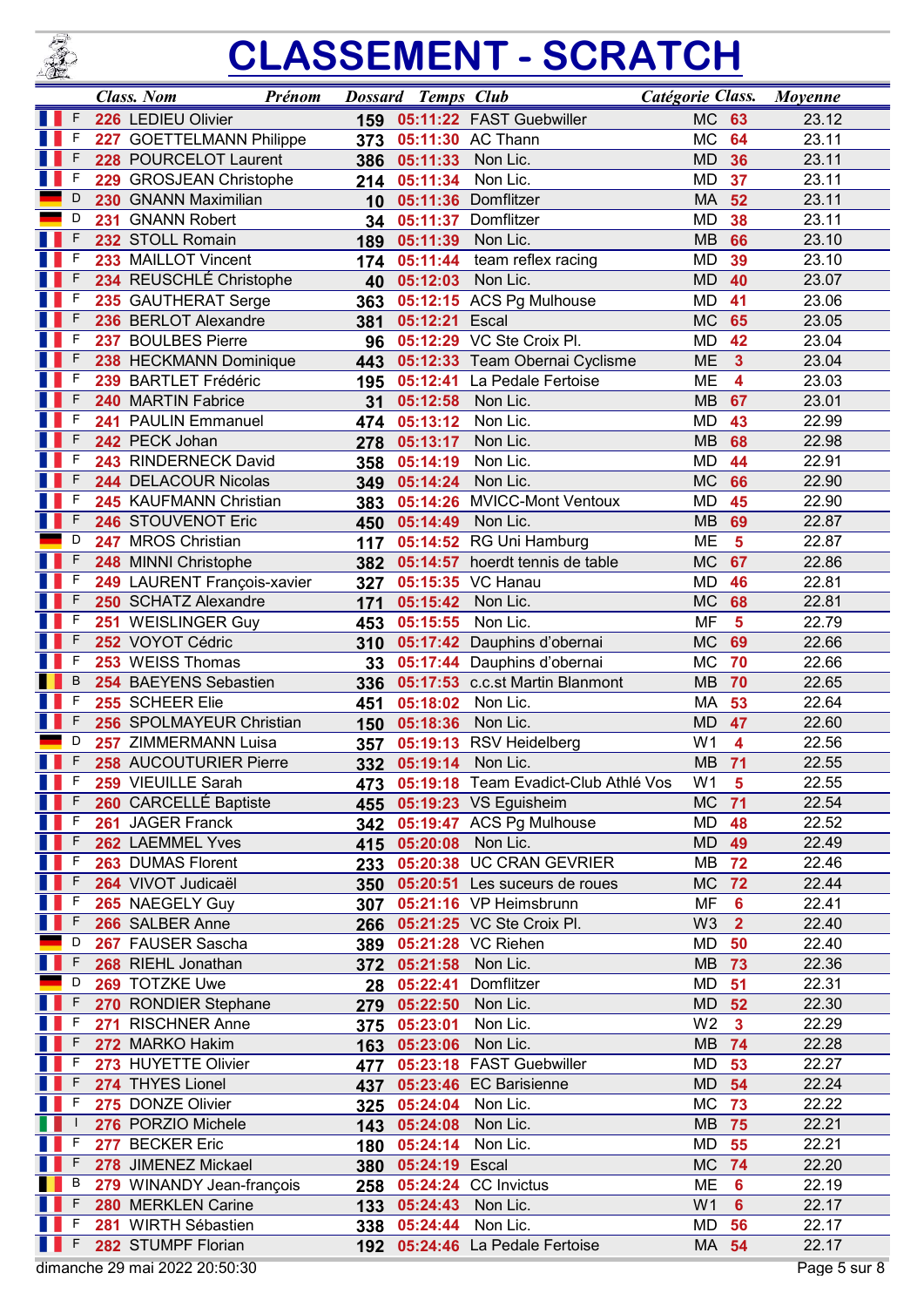

|                                                                                                                       |                         | <b>Class. Nom</b>                               | Prénom     | <b>Dossard Temps Club</b>     |                                   | Catégorie Class.       |                         | <b>Moyenne</b> |
|-----------------------------------------------------------------------------------------------------------------------|-------------------------|-------------------------------------------------|------------|-------------------------------|-----------------------------------|------------------------|-------------------------|----------------|
|                                                                                                                       | -F                      | 283 BARTLET Steven                              |            |                               | 324 05:24:50 La Pedale Fertoise   | <b>MB</b>              | 76                      | 22.17          |
|                                                                                                                       | F                       | 284 JOERGER Sébastien                           | 288        | 05:25:29                      | Non Lic.                          | <b>MC</b>              | 75                      | 22.12          |
|                                                                                                                       | F                       | 285 JAVANET Michel                              | 69         |                               | 05:25:34 CC Chavelotais           | <b>ME</b>              | $\overline{7}$          | 22.12          |
|                                                                                                                       | F                       | 286 ZIMMERMANN Marc                             | 73         | 05:25:48 Non Lic.             |                                   | <b>MB</b>              | 77                      | 22.10          |
|                                                                                                                       | F                       | 287 DUPLESSIS Sébastien                         | 226        |                               | 05:26:04 Team Obernai Cyclisme    | <b>MC</b>              | 76                      | 22.08          |
|                                                                                                                       | F                       | 288 STUMPF Fanny                                | 193        |                               | 05:27:12 EC Château Thierry       | W <sub>1</sub>         | $\overline{7}$          | 22.00          |
|                                                                                                                       | F                       | 289 KOCHER Thierry                              | 16         | 05:27:23                      | Non Lic.                          | <b>MD</b>              | 57                      | 21.99          |
|                                                                                                                       |                         | 290 BECKER Sylvie                               | 181        | 05:27:28                      | Non Lic.                          | W <sub>3</sub>         | $\overline{\mathbf{3}}$ | 21.99          |
|                                                                                                                       |                         | 291 STIMPFLING Nicolas                          | 246        | 05:27:51                      | Non Lic.                          | MB                     | 78                      | 21.96          |
|                                                                                                                       | F                       | 292 LANG Valérie                                | 71         |                               | 05:27:59 Les Bains de l'Ill       | W <sub>2</sub>         | $\overline{\mathbf{4}}$ | 21.95          |
|                                                                                                                       | F                       | 293 DEGUILLE Jacques                            | 72         | 05:28:01                      | Non Lic.                          | MC                     | 77                      | 21.95          |
|                                                                                                                       | F                       | 294 RECK Didier                                 | 261        |                               | 05:28:51 VP Heimsbrunn            | <b>MC</b>              | 78                      | 21.89          |
|                                                                                                                       | F                       | 295 SCHENEL Philippe                            | 335        | 05:28:55                      | Non Lic.                          | <b>MD</b>              | 58                      | 21.89          |
|                                                                                                                       |                         | 296 GRANDJEAN Benoit                            | 54         |                               | 05:29:20 Evolution VTT Saint Dié  | <b>MD</b>              | 59                      | 21.86          |
|                                                                                                                       | F                       | 297 PASCAL Sebastien                            | 330        |                               | 05:29:24 Dauphins d'obernai       | <b>MC</b>              | 79                      | 21.86          |
|                                                                                                                       | F                       | 298 SCHULZ Anne Arnaud                          | 275        | 05:29:43 Non Lic.             |                                   | <b>XT</b>              | $\overline{1}$          | 21.84          |
|                                                                                                                       | F                       | 299 BEY Frederic                                | 48         |                               | 05:29:48 AC Soultz sous forets    | MB                     | 79                      | 21.83          |
|                                                                                                                       | F                       | 300 BRAYÉ Jacques                               | 436        |                               | 05:30:01 SSOL Habsheim            | ME                     | $\boldsymbol{8}$        | 21.82          |
|                                                                                                                       | F                       | 301 LESENNE Loic                                | 64         | 05:30:21                      | Non Lic.                          | MA                     | 55                      | 21.80          |
|                                                                                                                       | F                       | 302 STUMPF Franck                               | 194        |                               | 05:30:30 La Pedale Fertoise       | <b>MD</b>              | 60                      | 21.79          |
|                                                                                                                       |                         | 303 PASTOL François                             | 464        | 05:30:40                      | Non Lic.                          | MA                     | 56                      | 21.77          |
|                                                                                                                       | F                       | 304 BIECHY Xavier                               | 395        | 05:30:43 MBC                  |                                   | <b>MB</b>              | 80                      | 21.77          |
|                                                                                                                       | F                       | 305 PFISTER Bertrand                            | 281        | 05:31:28                      | Non Lic.                          | <b>ME</b>              | $\overline{9}$          | 21.72          |
|                                                                                                                       | F                       | 306 SCHOTT Dorian                               | 454        | 05:31:37                      | Non Lic.                          | MA                     | 57                      | 21.71          |
|                                                                                                                       | F                       | 307 KIENLEN Guy                                 | 244        | 05:32:05                      | Non Lic.                          | <b>MD</b>              | 61                      | 21.68          |
|                                                                                                                       | F                       | 308 EYNARD Julien                               | 295        | 05:32:11                      | La Steigeoise                     | <b>MC</b>              | 80                      | 21.67          |
|                                                                                                                       | F                       | 309 MAZÉ Lionel                                 | 191        | 05:32:16                      | <b>EC Colmar</b>                  | <b>MB</b>              | 81                      | 21.67          |
|                                                                                                                       | D                       | 310 STROH Hendrik                               | 124        | 05:32:19                      | Non Lic.                          | MA                     | 58                      | 21.67          |
|                                                                                                                       | F<br>F                  | 311 KARCHER Bernard<br>312 WASLET Mickael       | 155        | 05:32:21                      | FFCT / MI ALSACE<br>Non Lic.      | <b>MD</b><br><b>MB</b> | 62                      | 21.66          |
|                                                                                                                       | F                       | 313 GEORGES Christian                           | 466        | 05:32:51<br>05:32:52 VS2M     |                                   |                        | 82<br>63                | 21.63<br>21.63 |
|                                                                                                                       | F                       | 314 VOGEL Eric                                  | 122        |                               | Non Lic.                          | <b>MD</b><br><b>MD</b> | 64                      | 21.58          |
|                                                                                                                       | F                       | 315 DIVRIOTIS Alexandros                        | 103        | 05:33:34<br>05:34:14 Non Lic. |                                   | MD                     | 65                      | 21.54          |
| <b>The Contract of the Contract of the Contract of the Contract of the Contract of the Contract of the Contract o</b> |                         |                                                 | 293        |                               |                                   |                        |                         |                |
| $\blacksquare$                                                                                                        | F                       | 316 BARTHELME Nicolas<br>317 PERNEL Jean Pierre | 287        | 05:34:30<br>05:34:52          | Non Lic.<br><b>CC Chavelotais</b> | MB 83<br>MD            | 66                      | 21.52<br>21.50 |
|                                                                                                                       | <b>NL</b>               | 318 WOLTERBEEK Abel                             | 471        | 05:35:07                      | Non Lic.                          | <b>MB</b>              | 84                      | 21.49          |
|                                                                                                                       | F                       | 319 ZIMMERMANN Anthony                          | 492<br>353 | 05:35:09                      | Non Lic.                          | МA                     | 59                      | 21.48          |
|                                                                                                                       | <b>NL</b>               | 320 JANSSEN Inge                                | 80         | 05:35:13                      | Non Lic.                          | W <sub>1</sub>         | $\boldsymbol{8}$        | 21.48          |
|                                                                                                                       | F                       | 321 BOUGUET Gilles                              | 24         | 05:35:35                      | <b>CC Kingersheim</b>             | <b>MF</b>              | $\overline{7}$          | 21.46          |
|                                                                                                                       |                         | 322 GORGUET Alain                               | 314        | 05:35:44                      | Non Lic.                          | <b>MD</b>              | 67                      | 21.45          |
|                                                                                                                       |                         | 323 AUBERTOT Gaétan                             | 116        | 05:36:27                      | Non Lic.                          | МA                     | 60                      | 21.40          |
|                                                                                                                       |                         | 324 DOUTÉ Guillaume                             | 425        | 05:36:29                      | La Steigeoise                     | <b>MC</b>              | 81                      | 21.40          |
|                                                                                                                       | F                       | 325 OSTER Frédéric                              | 406        | 05:36:34                      | Non Lic.                          | MD                     | 68                      | 21.39          |
|                                                                                                                       | F                       | 326 HUMBERT Olivier                             | 222        | 05:36:55                      | Non Lic.                          | <b>ME 10</b>           |                         | 21.37          |
|                                                                                                                       | F                       | 327 FIMBEL Nathalie                             | 371        |                               | 05:37:06 VP Heimsbrunn            | W <sub>2</sub>         | $5\phantom{a}$          | 21.36          |
|                                                                                                                       |                         | 328 FIMBEL Patrick                              | 370        |                               | 05:37:08 VP Heimsbrunn            | <b>MD</b>              | 69                      | 21.36          |
|                                                                                                                       | F                       | 329 ARIAUX Florent                              | 156        | 05:38:31                      | Non Lic.                          | МC                     | 82                      | 21.27          |
|                                                                                                                       |                         | 330 GROSSHANS Julien                            | 61         | 05:38:51                      | Non Lic.                          | MA                     | 61                      | 21.25          |
|                                                                                                                       | F                       | 331 CULMET Emeric                               | 321        | 05:38:52                      | Non Lic.                          | <b>MC</b>              | 83                      | 21.25          |
|                                                                                                                       | D                       | 332 ACKERMANN Friedrich                         | 162        |                               | 05:39:36 SV Nikar Heidelberg      | MD                     | 70                      | 21.20          |
|                                                                                                                       | $\frac{1}{\sqrt{2}}$ UK | 333 BOND Phillip                                | 9          | 05:40:11                      | Non Lic.                          | <b>MC</b>              | 84                      | 21.17          |
|                                                                                                                       | F                       | 334 EICHHOLTZER Denis                           | 479        | 05:40:20                      | Non Lic.                          | <b>MD</b>              | 71                      | 21.16          |
|                                                                                                                       |                         | 335 DELBECQ Sebastien                           | 138        |                               | 05:40:44 Draveil Triathlon 2000   | МC                     | 85                      | 21.13          |
|                                                                                                                       |                         | 336 OTTOLINI Lucile                             | 46         |                               | 05:41:24 GV Taintrux              | W <sub>1</sub>         | 9                       | 21.09          |
|                                                                                                                       | F                       | 337 DIDIER Arnaud                               | 47         |                               | 05:41:26 GV Taintrux              | МB                     | 85                      | 21.09          |
|                                                                                                                       | F                       | 338 HUMMEL Thomas                               | 468        |                               | 05:41:47 Les DAHUS enduro VTT     | <b>MB 86</b>           |                         | 21.07          |
|                                                                                                                       | F                       | 339 BERNIER Eric                                | 173        | 05:41:50 Non Lic.             |                                   | <b>ME 11</b>           |                         | 21.06          |
|                                                                                                                       |                         | dimanche 29 mai 2022 20:50:30                   |            |                               |                                   |                        |                         | Page 6 sur 8   |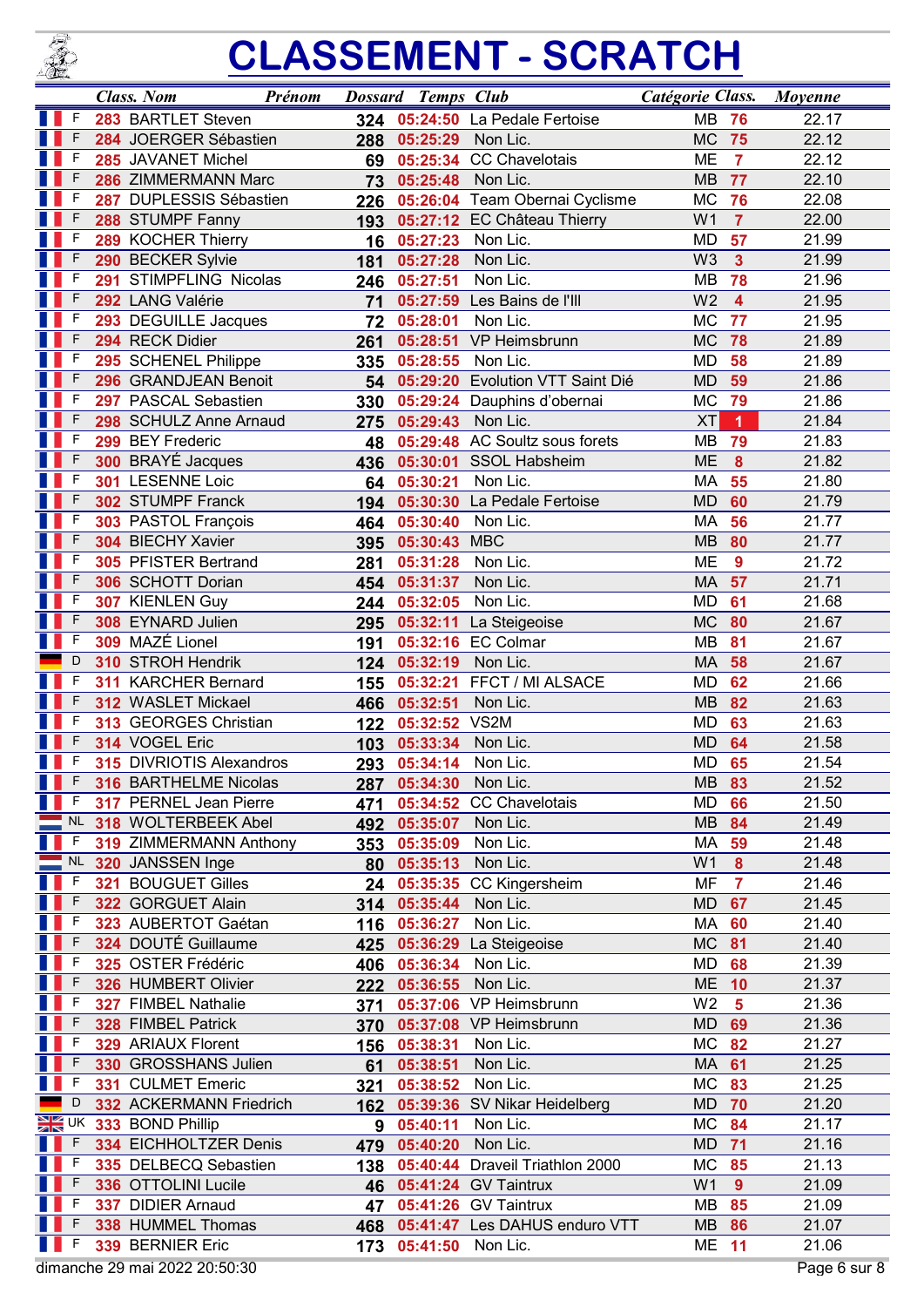

|     |        | <b>Class. Nom</b>                      | Prénom |                 | <b>Dossard Temps Club</b> |                                    | Catégorie Class.       |                  | <b>Moyenne</b> |
|-----|--------|----------------------------------------|--------|-----------------|---------------------------|------------------------------------|------------------------|------------------|----------------|
|     | F      | 340 DERSOIR Yvan                       |        | 398             | 05:42:19                  | Non Lic.                           | <b>MD</b>              | 72               | 21.03          |
|     | F      | 341 HEINTZ Aurelien                    |        | 79              | 05:42:44                  | Non Lic.                           | <b>MB</b>              | 87               | 21.01          |
|     |        | 342 BONNO Yann                         |        | 26              |                           | 05:42:50 VC Eckwersheim            | <b>MD</b>              | 73               | 21.00          |
|     | F      | 343 DULAT Olivier                      |        | 221             |                           | 05:43:03 Astre Creillois triathlon | <b>MD</b>              | 74               | 20.99          |
|     | F      | 344 HALLER Guy                         |        | 257             |                           | 05:43:32 Lic. sans club            | <b>MF</b>              | $\boldsymbol{8}$ | 20.96          |
|     | F      | 345 JUNET Eric                         |        | 182             |                           | 05:45:01 DYNAMIC VELO RIORGEOI     | <b>MD</b>              | 75               | 20.87          |
|     | F      | 346 LIENHARDT Dominique                |        | 211             |                           | 05:45:25 VC Eckwersheim            | <b>MC</b>              | 86               | 20.84          |
| XK  | UK     | 347 HOLLAND Ashley                     |        | 312             |                           | 05:45:34 AC Erstein                | <b>MC</b>              | 87               | 20.84          |
|     | F      | 348 AMBEIS Steeve                      |        | 30              | 05:46:06                  | Non Lic.                           | <b>MA</b>              | 62               | 20.80          |
|     | F      | 349 GELLER Thibaut                     |        | 218             | 05:47:13 Non Lic.         |                                    | <b>MA</b>              | 63               | 20.74          |
|     | F      | 350 HUMMEL Clément                     |        | 90 <sub>o</sub> | 05:47:23 Non Lic.         |                                    | MA                     | 64               | 20.73          |
|     | F      | 351 MERLEVELDE Olivier                 |        | 394             |                           | 05:47:38 ACT Belfort               | MC                     | 88               | 20.71          |
|     | F      | 352 CATTET Gilles                      |        | 37              | 05:47:52                  | Non Lic.                           | <b>MC</b>              | 89               | 20.70          |
|     | F      | 353 LE NEVE Laurence                   |        | 354             |                           | 05:48:05 Trimoval MOLSHEIM         | W <sub>2</sub>         | $6\phantom{a}$   | 20.68          |
|     | F      | 354 CHRISTIAN Pierre                   |        | 362             | 05:50:03                  | Non Lic.                           | <b>MC</b>              | 90               | 20.57          |
|     | F      | 355 RUMMELHARDT Olivier                |        | 60              | 05:50:31                  | Non Lic.                           | <b>MC</b>              | 91               | 20.54          |
|     | F      | 356 BIEVELOT Emmanuel                  |        | 101             | 05:50:32                  | Non Lic.                           | <b>MD</b>              | 76               | 20.54          |
|     | F      | 357 FREYERMUTH Raphaël                 |        | 388             | 05:50:32                  | Non Lic.                           | <b>MC</b>              | 92               | 20.54          |
|     | F      | 358 RICHARD Eric                       |        | 212             |                           | 05:50:35 VC Eckwersheim            | <b>ME</b>              | 12               | 20.54          |
|     | F      | 359 RITTER Christian                   |        | 225             |                           | 05:50:53 VC Ste Croix Pl.          | <b>ME</b>              | 13               | 20.52          |
|     |        | 360 ANTOINE Jose                       |        | 53              | 05:51:25                  | Non Lic.                           | <b>MD</b>              | 77               | 20.49          |
|     | F      | 361 GRESSEL HOFFARTH Natha             |        | 410             | 05:51:57 Non Lic.         |                                    | MA                     | 65               | 20.46          |
|     |        | 362 HERMANT Benjamin                   |        | 104             | 05:52:07                  | Non Lic.                           | <b>MC</b>              | 93               | 20.45          |
|     | F      | 363 MAILLET Cédric                     |        | 187             | 05:52:15                  | Non Lic.                           | <b>MC</b>              | 94               | 20.44          |
|     | F      | 364 PERNEL Franck                      |        | 429             |                           | 05:52:56 Franck Pernel             | <b>MC</b>              | 95               | 20.40          |
|     | F      | 365 HEILIG Dany                        |        | 166             | 05:53:53                  | Non Lic.                           | <b>MD</b>              | 78               | 20.35          |
|     | F      | 366 MARDINE Patrick                    |        | 460             | 05:54:10                  | Non Lic.                           | <b>MF</b>              | $\overline{9}$   | 20.33          |
|     | F      | 367 DRUON Thomas                       |        | 196             | 05:55:27                  | <b>Bike Club Giromagny</b>         | MB                     | 88               | 20.26          |
|     | F<br>F | 368 GILG Philippe<br>369 SIMEANT David |        | 68              | 05:55:37                  | Non Lic.<br>05:57:34 VTT Fun Club  | <b>MF</b>              | 10               | 20.25<br>20.14 |
|     | D      | 370 KONIETZKO Manfred                  |        | 399             |                           | 05:57:36 RSC Felsenland            | <b>MD</b><br><b>MF</b> | 79<br>11         | 20.13          |
|     | B      | 371 FRANS Evert                        |        | 237             |                           | Non Lic.                           | <b>MB</b>              |                  | 20.10          |
|     | F      | 372 WOLF Thierry                       |        | 247             | 05:58:16                  | Non Lic.                           | <b>MD</b>              | 89<br>80         | 20.02          |
|     | -F     |                                        |        | 102             | 05:59:36                  |                                    |                        |                  | 20.02          |
| n B | F      | 373 WOLF Thomas<br>374 ANTOINE Jacques |        | 106<br>489      | 05:59:37<br>05:59:41      | Non Lic.<br>VC Ste Marie           | МC<br><b>MF</b>        | 96<br>12         | 20.02          |
|     | F      | 375 CURSON FAESSEL Gregory             |        |                 | 05:59:52                  | Non Lic.                           | MA                     | 66               | 20.01          |
|     | F      | 376 SIEGWALT Théo                      |        | 219             | 06:00:10                  | Non Lic.                           | <b>ME</b>              | 14               | 19.99          |
|     | F      | 377 HUSS Aurélien                      |        | 45<br>63        | 06:00:39                  | Non Lic.                           | <b>MC</b>              | 97               | 19.96          |
|     | F      | 378 KELLER Frédéric                    |        | 276             | 06:03:01                  | Non Lic.                           | <b>MB</b>              | 90               | 19.83          |
|     | F      | 379 LAMBERT Sebastien                  |        | 412             | 06:03:15                  | Non Lic.                           | MC                     | 98               | 19.82          |
|     | F      | 380 SAUNIER Fabienne                   |        | 39              | 06:03:30                  | <b>Ccvtt Badonviller</b>           | W <sub>3</sub>         | $\boldsymbol{4}$ | 19.81          |
|     | F      | 381 GUERBEUR Christophe                |        | 210             | 06:04:04                  | Non Lic.                           | MD                     | 81               | 19.78          |
|     | B      | 382 MARTIN Marc                        |        | 92              | 06:05:26                  | <b>CC</b> Invictus                 | <b>ME</b>              | 15               | 19.70          |
|     | F      | 383 LAGARDE Laurent                    |        | 420             | 06:06:26                  | Non Lic.                           | MD                     | 82               | 19.65          |
|     | F      | 384 DORNER Jean-baptiste               |        | 153             | 06:08:03                  | Non Lic.                           | <b>ME</b>              | 16               | 19.56          |
|     |        | 385 FUCHS Michel                       |        | 86              | 06:08:06                  | <b>Triathlon Hochfelden</b>        | ME                     | 17               | 19.56          |
|     |        | 386 JANTZI Arnaud                      |        | 320             | 06:08:09                  | Non Lic.                           | <b>MC</b>              | 99               | 19.56          |
|     |        | 387 HUSSER Jean-jacques                |        | 285             | 06:08:12                  | Non Lic.                           | MD                     | 83               | 19.55          |
|     | F      | 388 HEIDRICH Martine                   |        | 286             | 06:08:14                  | Non Lic.                           | W <sub>2</sub>         | $\overline{7}$   | 19.55          |
|     | F      | 389 MENTZER Patrick                    |        | 44              | 06:08:58                  | Non Lic.                           | MD                     | 84               | 19.51          |
|     | D      | 390 STAMPF Susanne                     |        | 315             |                           | 06:10:22 RIG Freiburg              | W <sub>2</sub>         | $\boldsymbol{8}$ | 19.44          |
|     | D      | 391 STAMPF Sabine                      |        | 318             | 06:10:23                  | <b>RIG Freiburg</b>                | W <sub>2</sub>         | 9                | 19.44          |
|     | F      | 392 TISLER Denis                       |        | 164             | 06:12:12                  | Non Lic.                           | MD                     | 85               | 19.34          |
|     | F      | 393 JELSPERGER Christian               |        | 292             | 06:15:34                  | Non Lic.                           | ME                     | 18               | 19.17          |
|     | F      | 394 GUTHERTZ Gilles                    |        | 88              |                           | 06:16:01 VC Nord Alsace            | <b>ME</b>              | 19               | 19.15          |
|     |        | 395 IACOBOZZI Roberto                  |        | 160             | 06:16:44                  | Non Lic.                           | MD                     | 86               | 19.11          |
|     | F      | 396 SCHNELL Olivier                    |        | 359             | 06:17:29                  | Non Lic.                           | <b>MD 87</b>           |                  | 19.07          |
|     |        | dimanche 29 mai 2022 20:50:31          |        |                 |                           |                                    |                        |                  | Page 7 sur 8   |